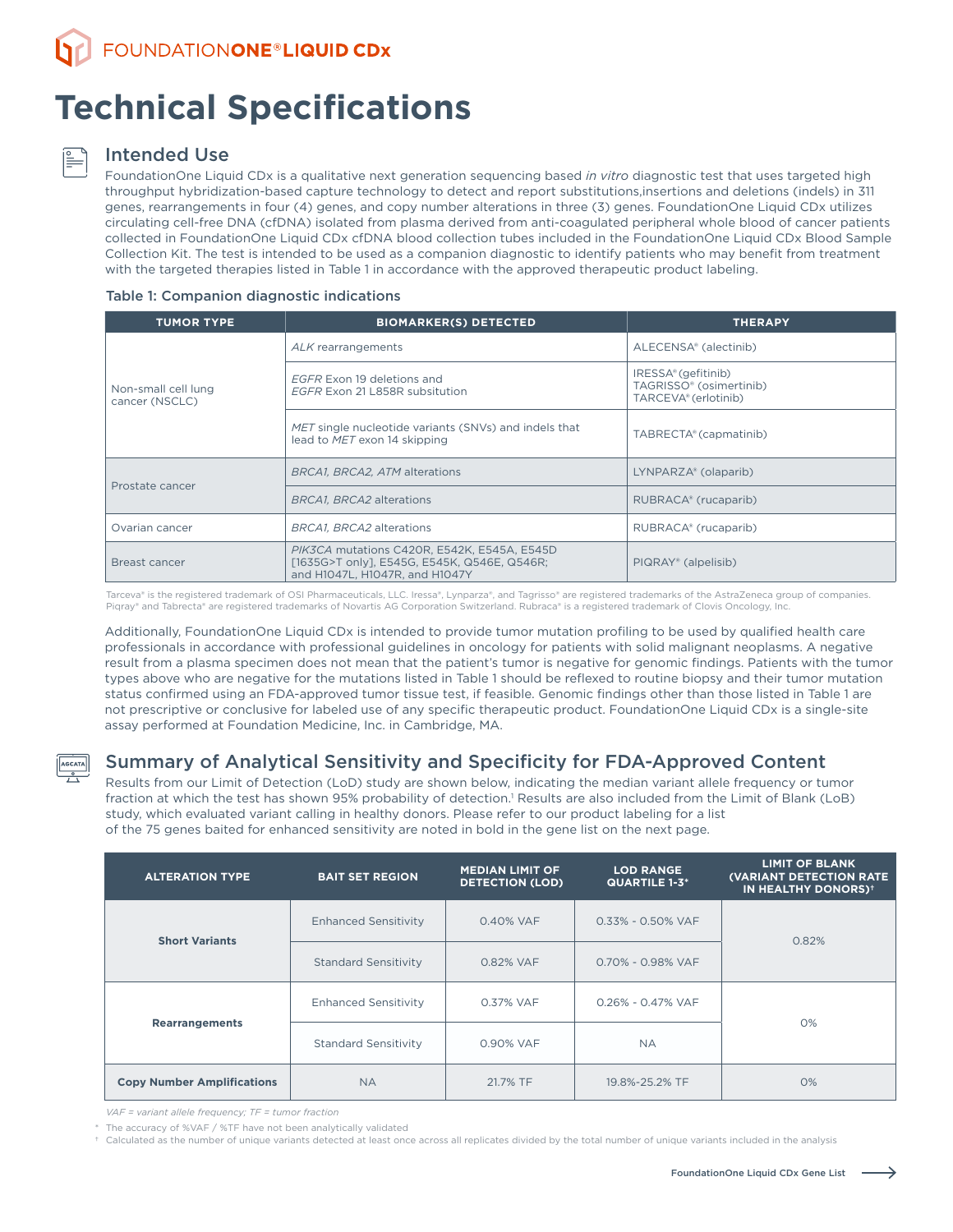

## FoundationOne Liquid CDx FDA-Approved Gene List**‡**

As part of its FDA-approved intended use, FoundationOne Liquid CDx interrogates 311 genes, including 309 genes with complete exonic (coding) coverage and 2 genes with only select non-coding coverage (indicated with \*). **Select genes and select exons (indicated in bold) are captured with increased sensitivity.**

| ABL1<br>Exons 4-9                         | <b>ACVR1B</b>                                            | AKT1<br>Exon 3                                  | AKT <sub>2</sub>                                  | AKT3                                                                    | ALK<br>Exons 20-29, Introns 18, 19                                                      | ALOX12B                                  |
|-------------------------------------------|----------------------------------------------------------|-------------------------------------------------|---------------------------------------------------|-------------------------------------------------------------------------|-----------------------------------------------------------------------------------------|------------------------------------------|
| AMER1 (FAM123B)                           | <b>APC</b>                                               | <b>AR</b>                                       | <b>ARAF</b><br>Exons 4, 5, 7, 11, 13, 15, 16      | <b>ARFRP1</b>                                                           | ARID <sub>1</sub> A                                                                     | ASXL1                                    |
| ATM                                       | <b>ATR</b>                                               | <b>ATRX</b>                                     | <b>AURKA</b>                                      | <b>AURKB</b>                                                            | AXIN1                                                                                   | AXL                                      |
| <b>BAP1</b>                               | <b>BARD1</b>                                             | BCL <sub>2</sub>                                | BCL2L1                                            | BCL2L2                                                                  | BCL6                                                                                    | <b>BCOR</b>                              |
| <b>BCORL1</b>                             | <b>BRAF</b><br><b>Exons 11-18</b>                        | <b>BRCA1</b><br>Introns 2, 7, 8, 12, 16, 19, 20 | <b>BRCA2</b><br>Intron 2                          | BRD4                                                                    | <b>BRIP1</b>                                                                            | BTG1                                     |
| BTG2                                      | <b>BTK</b><br><b>Exons 2, 15</b>                         | C11orf30 (EMSY)                                 | C17orf39 (GID4)                                   | <b>CALR</b>                                                             | CARD11                                                                                  | CASP8                                    |
| <b>CBFB</b>                               | <b>CBL</b>                                               | <b>CCND1</b>                                    | CCND <sub>2</sub>                                 | CCND3                                                                   | <b>CCNE1</b>                                                                            | CD22                                     |
| CD274 (PD-L1)                             | <b>CD70</b>                                              | CD79A                                           | CD79B                                             | CDC73                                                                   | CDH1                                                                                    | <b>CDK12</b>                             |
| CDK4                                      | CDK6                                                     | CDK8                                            | <b>CDKN1A</b>                                     | <b>CDKN1B</b>                                                           | <b>CDKN2A</b>                                                                           | CDKN2B                                   |
| CDKN <sub>2C</sub>                        | <b>CEBPA</b>                                             | CHEK1                                           | CHEK <sub>2</sub>                                 | <b>CIC</b>                                                              | <b>CREBBP</b>                                                                           | <b>CRKL</b>                              |
| <b>CSF1R</b>                              | <b>CSF3R</b>                                             | <b>CTCF</b>                                     | CTNNA1                                            | <b>CTNNB1</b><br>Exon 3                                                 | CUL3                                                                                    | CUL4A                                    |
| CXCR4                                     | CYP17A1                                                  | DAXX                                            | <b>DDR1</b>                                       | DDR <sub>2</sub><br>Exons 5, 17, 18                                     | DIS3                                                                                    | DNMT3A                                   |
| <b>DOTIL</b>                              | <b>EED</b>                                               | <b>EGFR</b>                                     | EP300                                             | EPHA3                                                                   | EPHB1                                                                                   | EPHB4                                    |
| <b>ERBB2</b>                              | ERBB3<br>Exons 3, 6, 7, 8, 10, 12,<br>20, 21, 23, 24, 25 | ERBB4                                           | ERCC4                                             | <b>ERG</b>                                                              | <b>ERRFI1</b>                                                                           | <b>ESR1</b><br>Exons 4-8                 |
| EZH2<br>Exons 4, 16, 17, 18               | FAM46C                                                   | <b>FANCA</b>                                    | <b>FANCC</b>                                      | <b>FANCG</b>                                                            | <b>FANCL</b>                                                                            | <b>FAS</b>                               |
| FBXW7                                     | FGF10                                                    | FGF12                                           | FGF14                                             | FGF19                                                                   | FGF23                                                                                   | FGF3                                     |
| FGF4                                      | FGF6                                                     | <b>FGFR1</b>                                    | FGFR <sub>2</sub>                                 | <b>FGFR3</b><br>Exons 7, 9 (alternative<br>designation exon 10), 14, 18 | FGFR4                                                                                   | FΗ                                       |
| <b>FLCN</b>                               | FLT1                                                     | FLT3<br>Exons 14, 15, 20                        | <b>FOXL2</b>                                      | <b>FUBP1</b>                                                            | GABRA6                                                                                  | GATA3                                    |
| GATA4                                     | GATA6                                                    | <b>GNA11</b><br>Exons 4, 5                      | GNA13                                             | <b>GNAQ</b><br>Exons 4, 5                                               | <b>GNAS</b><br>Exons 1, 8                                                               | GRM3                                     |
| GSK3B                                     | H3F3A                                                    | HDAC1                                           | <b>HGF</b>                                        | <b>HNF1A</b>                                                            | <b>HRAS</b><br><b>Exons 2, 3</b>                                                        | <b>HSD3B1</b>                            |
| ID3                                       | IDH1<br>Exon 4                                           | IDH <sub>2</sub><br>Exon 4                      | <b>IGF1R</b>                                      | <b>IKBKE</b>                                                            | <b>IKZF1</b>                                                                            | <b>INPP4B</b>                            |
| IRF <sub>2</sub>                          | IRF4                                                     | IRS <sub>2</sub>                                | JAK1                                              | JAK2<br>Exons 14                                                        | JAK3<br>Exons 5, 11, 12, 13, 15, 16                                                     | <b>JUN</b>                               |
|                                           |                                                          |                                                 |                                                   |                                                                         |                                                                                         |                                          |
| KDM5A                                     | KDM5C                                                    | KDM6A                                           | <b>KDR</b>                                        | <b>KEAP1</b>                                                            | KEL                                                                                     | <b>KIT</b><br>Exons 8, 9, 11, 12, 13, 17 |
| KLHL6                                     | KMT2A (MLL)                                              | KMT2D (MLL2)                                    | <b>KRAS</b>                                       | LTK                                                                     | LYN                                                                                     | <b>MAF</b>                               |
| <b>MAP2K1 (MEK1)</b><br><b>Exons 2, 3</b> | MAP2K2 (MEK2)<br>Exons 2-4, 6, 7                         | MAP2K4                                          | MAP3K1                                            | MAP3K13                                                                 | <b>MAPK1</b>                                                                            | MCL <sub>1</sub>                         |
| MDM <sub>2</sub>                          | MDM4                                                     | MED <sub>12</sub>                               | MEF2B                                             | MEN <sub>1</sub>                                                        | <b>MERTK</b>                                                                            | <b>MET</b>                               |
| <b>MITF</b>                               | MKNK1                                                    | MLH1                                            | <b>MPL</b><br>Exon 10                             | MRE11A                                                                  | MSH <sub>2</sub>                                                                        | MSH3                                     |
| MSH6                                      | <i>MST1R</i>                                             | <b>MTAP</b>                                     | <b>MTOR</b><br>Exons 19, 30, 39, 40,              | <b>MUTYH</b>                                                            | <b>MYC</b>                                                                              | MYCL (MYCL1)                             |
| <b>MYCN</b>                               | MYD88<br>Exon 4                                          | <b>NBN</b>                                      | 43-45, 47, 48, 53, 56<br>NF <sub>1</sub>          | NF <sub>2</sub>                                                         | NFE2L2                                                                                  | <b>NFKBIA</b>                            |
| <b>NKX2-1</b>                             | NOTCH1                                                   | NOTCH <sub>2</sub>                              | NOTCH3                                            | NPM1<br>Exons 4-6, 8, 10                                                | <b>NRAS</b><br><b>Exons 2, 3</b>                                                        | NSD3 (WHSC1L1)                           |
| NT5C2                                     | <b>NTRK1</b><br><b>Exons 14, 15</b>                      | NTRK2                                           | NTRK3<br><b>Exons 16, 17</b>                      | P <sub>2</sub> RY <sub>8</sub>                                          | PALB <sub>2</sub>                                                                       | PARK2                                    |
| PARP1                                     | PARP <sub>2</sub>                                        | PARP3                                           | PAX5                                              | <b>PBRM1</b>                                                            | PDCD1 (PD-1)                                                                            | PDCD1LG2 (PD-L2)                         |
| <b>PDGFRA</b><br><b>Exons 12, 18</b>      | <b>PDGFRB</b><br>Exons 12-21, 23                         | PDK1                                            | PIK3C2B                                           | PIK3C2G                                                                 | PIK3CA<br>Exons 2, 3, 5-8, 10, 14,1 9, 21<br>(Coding Exons 1, 2, 4-7, 9,<br>13, 18, 20) | <b>PIK3CB</b>                            |
| PIK3R1                                    | PIM1                                                     | PMS <sub>2</sub>                                | POLD1                                             | POLE                                                                    | <b>PPARG</b>                                                                            | PPP2R1A                                  |
| PPP2R2A                                   | PRDM1                                                    | PRKAR1A                                         | <b>PRKCI</b>                                      | PTCH1                                                                   | <b>PTEN</b>                                                                             | PTPN11                                   |
|                                           |                                                          |                                                 |                                                   |                                                                         |                                                                                         |                                          |
| <b>PTPRO</b><br>RAD51D                    | <b>QKI</b><br>RAD52                                      | RAC1<br>RAD54L                                  | RAD21<br>RAF1<br>Exons 3, 4, 6, 7, 10, 14, 15, 17 | RAD51<br><b>RARA</b>                                                    | RAD51B<br>RB1                                                                           | RAD51C<br>RBM10                          |
| <b>REL</b>                                | <b>RET</b><br>Exons 11, 13-16                            | <b>RICTOR</b>                                   | RNF43                                             | <b>ROS1</b><br>Exons 31, 36-38, 40                                      | <b>RPTOR</b>                                                                            | <b>SDHA</b>                              |
| <b>SDHB</b>                               | <b>SDHC</b>                                              | <b>SDHD</b>                                     | SETD <sub>2</sub>                                 | SF3B1                                                                   | SGK1                                                                                    | SMAD <sub>2</sub>                        |
| SMAD4                                     | SMARCA4                                                  | SMARCB1                                         | SMO                                               | <b>SNCAIP</b>                                                           | SOCS1                                                                                   | SOX2                                     |
| SOX9                                      | <b>SPEN</b>                                              | <b>SPOP</b>                                     | <b>SRC</b>                                        | STAG2                                                                   | STAT3                                                                                   | <b>STK11</b>                             |
| <b>SUFU</b>                               | <b>SYK</b>                                               | TBX3                                            | <b>TEK</b>                                        | TERC*<br>ncRNA                                                          | <b>TERT*</b><br>Promoter                                                                | TET <sub>2</sub>                         |
| TGFBR2                                    | <b>TIPARP</b>                                            | <b>TNFAIP3</b>                                  | TNFRSF14                                          | <b>TP53</b>                                                             | TSC1                                                                                    | TSC2                                     |
| TYRO3                                     | U <sub>2</sub> AF1                                       | <b>VEGFA</b>                                    | VHL                                               | WHSC1                                                                   | WT1                                                                                     | XPO1                                     |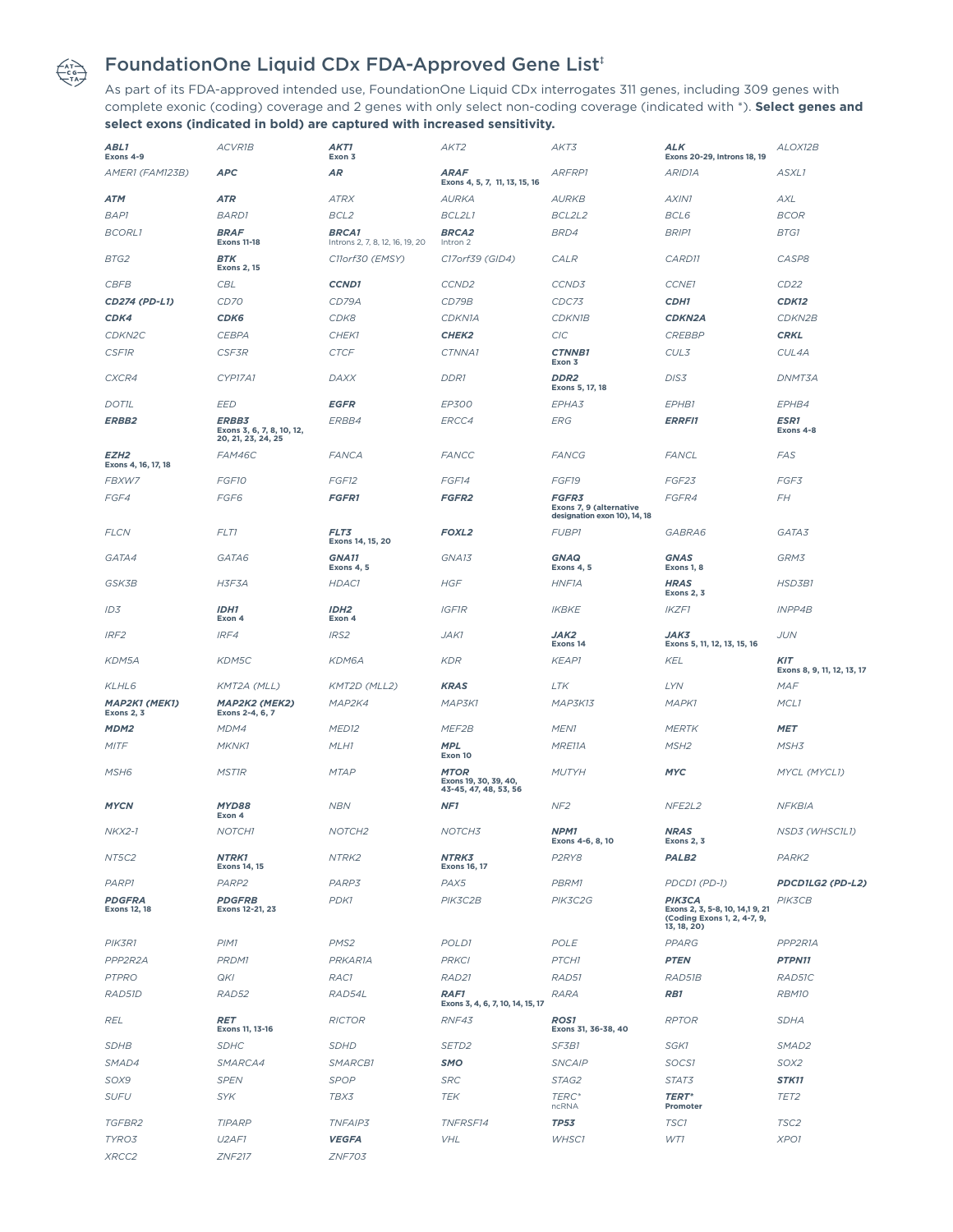

## Summary of Analytical Sensitivity and Specificity for Professional Services Content

Results from our Limit of Detection (LoD) study are shown below, indicating the median variant allele frequency, tumor fraction or unstable loci at which the test has shown 95% probability of detection.<sup>2</sup> Please refer to our product labeling for a list of the 75 genes baited for enhanced sensitivity and complete product specifications.

| <b>ALTERATION TYPE</b>         | <b>MEDIAN LIMIT OF</b><br><b>DETECTION (LOD)</b> |
|--------------------------------|--------------------------------------------------|
| <b>MSI</b>                     | 0.8% Unstable loci                               |
| <b>bTMB</b> (component indels) | $1.00\%$ VAF <sup>*</sup>                        |
| <b>bTMB</b> (component subs)   | $1.00\%$ VAF <sup>*</sup>                        |

*VAF = variant allele frequency; TF = tumor fraction*

\* The accuracy of %VAF / %TF have not been analytically validated

In our Limit of Blank study, which evaluated variant calling in healthy donors, 1,735 unique variants were included in the analysis for a total of 137,065 data points. A total of 18 false positives were observed across 4 unique short variants. The LoB was determined to be the ideal value of zero for short variants, rearrangements and CNAs. The false positive rate was shown to be 0% for rearrangements and CNAs and 0.013% (~1 in 8,000) for short variants (substitutions and indels).<sup>2</sup>



### Information Provided as a Professional Service

As a professional service, FoundationOne Liquid CDx interrogates 324 genes, including 309 genes with complete exonic (coding) coverage and 15 genes with only select non-coding coverage (indicated with an \*); **75 genes (indicated in bold) are captured with increased sensitivity** and have complete exonic (coding) coverage unless otherwise noted. The test also detects tumor fraction and the genomic signatures blood mutational burden (bTMB) and microsatellite instability high (MSI-H) status.

| ABL1<br>Exons 4-9                | <b>ACVR1B</b>                                   | AKT1<br>Exon 3                           | AKT2                                                            | AKT3                                                                                  | <b>ALK</b><br>Exons 20-29, Introns 18, 19 | ALOX12B                                             |
|----------------------------------|-------------------------------------------------|------------------------------------------|-----------------------------------------------------------------|---------------------------------------------------------------------------------------|-------------------------------------------|-----------------------------------------------------|
| AMER1 (FAM123B)                  | <b>APC</b>                                      | <b>AR</b>                                | <b>ARAF</b><br>Exons 4, 5, 7, 11, 13, 15, 16                    | ARFRP1                                                                                | ARID <sub>1</sub> A                       | ASXL1                                               |
| <b>ATM</b>                       | <b>ATR</b>                                      | <b>ATRX</b>                              | <b>AURKA</b>                                                    | <b>AURKB</b>                                                                          | AXIN1                                     | <b>AXL</b>                                          |
| <b>BAP1</b>                      | <b>BARD1</b>                                    | BCL <sub>2</sub>                         | BCL2L1                                                          | BCL2L2                                                                                | BCL6                                      | <b>BCOR</b>                                         |
| <b>BCORL1</b>                    | $BCR^*$<br>Introns 8, 13, 14                    | <b>BRAF</b><br>Exons 11-18, Introns 7-10 | <b>BRCA1</b><br>Introns 2, 7, 8, 12, 16, 19, 20                 | <b>BRCA2</b><br>Intron 2                                                              | BRD4                                      | <b>BRIP1</b>                                        |
| <b>BTG1</b>                      | BTG2                                            | <b>BTK</b><br><b>Exons 2, 15</b>         | C11orf30 (EMSY)                                                 | C17orf39 (GID4)                                                                       | <b>CALR</b>                               | CARD11                                              |
| CASP8                            | <b>CBFB</b>                                     | <b>CBL</b>                               | <b>CCND1</b>                                                    | CCND <sub>2</sub>                                                                     | CCND3                                     | CCNE1                                               |
| CD <sub>22</sub>                 | <b>CD70</b>                                     | $CD74*$<br>Introns 6-8                   | CD79A                                                           | CD79B                                                                                 | CD274 (PD-L1)                             | CDC73                                               |
| CDH1                             | <b>CDK12</b>                                    | CDK4                                     | CDK6                                                            | CDK8                                                                                  | CDKN1A                                    | <b>CDKN1B</b>                                       |
| <b>CDKN2A</b>                    | CDKN2B                                          | CDKN <sub>2</sub> C                      | <b>CEBPA</b>                                                    | CHEK1                                                                                 | CHEK <sub>2</sub>                         | C/C                                                 |
| <b>CREBBP</b>                    | <b>CRKL</b>                                     | <b>CSF1R</b>                             | <b>CSF3R</b>                                                    | <b>CTCF</b>                                                                           | CTNNA1                                    | <b>CTNNB1</b><br>Exon 3                             |
| CUL3                             | CUL4A                                           | <b>CXCR</b>                              | CYP17A1                                                         | <b>DAXX</b>                                                                           | <b>DDR1</b>                               | DDR <sub>2</sub><br>Exons 5, 17, 18                 |
| DIS3                             | DNMT3A                                          | <b>DOTIL</b>                             | <b>EED</b>                                                      | <b>EGFR</b><br>Introns 7, 15, 24-27                                                   | <b>EP300</b>                              | EPHA3                                               |
| EPHB1                            | EPHB4                                           | <b>ERBB2</b>                             | <b>ERBB3</b><br>Exons 3, 6, 7, 8, 10, 12, 20,<br>21, 23, 24, 25 | ERBB4                                                                                 | ERCC4                                     | <b>ERG</b>                                          |
| <b>ERRFI1</b>                    | ESR1<br>Exons 4-8                               | $ETV4*$<br>Intron 8                      | $ETV5*$<br>Introns 6, 7                                         | ETV6*<br>Introns 5, 6                                                                 | EWSR1*<br>Introns 7-13                    | EZH <sub>2</sub><br>Exons 4, 16, 17, 18             |
| EZR <sup>*</sup><br>Introns 9-11 | FAM46C                                          | <b>FANCA</b>                             | <b>FANCC</b>                                                    | <b>FANCG</b>                                                                          | <b>FANCL</b>                              | <b>FAS</b>                                          |
| FBXW7                            | FGF10                                           | FGF12                                    | FGF14                                                           | FGF19                                                                                 | FGF23                                     | FGF3                                                |
| FGF4                             | FGF <sub>6</sub>                                | <b>FGFR1</b><br>Introns 1, 5, Intron 17  | FGFR <sub>2</sub><br>Intron 1, Intron 17                        | <b>FGFR3</b><br>Exons 7, 9 (alternative<br>designation exon 10),<br>14, 18, Intron 17 | <b>FGFR4</b>                              | <b>FH</b>                                           |
| <b>FLCN</b>                      | FLT1                                            | FLT3<br>Exons 14, 15, 20                 | FOXL <sub>2</sub>                                               | <b>FUBP1</b>                                                                          | GABRA6                                    | GATA3                                               |
| GATA4                            | GATA6                                           | <b>GNA11</b><br>Exons 4, 5               | GNA13                                                           | <b>GNAQ</b><br><b>Exons 4, 5</b>                                                      | <b>GNAS</b><br>Exons 1, 8                 | GRM3                                                |
| <b>GSK3B</b>                     | H3F3A                                           | HDAC1                                    | <b>HGF</b>                                                      | <b>HNF1A</b>                                                                          | <b>HRAS</b><br><b>Exons 2, 3</b>          | <b>HSD3B1</b>                                       |
| ID3                              | IDH1<br>Exon 4                                  | IDH <sub>2</sub><br>Exon 4               | <b>IGF1R</b>                                                    | <b>IKBKE</b>                                                                          | <b>IKZF1</b>                              | <b>INPP4B</b>                                       |
| IRF2                             | IRF4                                            | IRS2                                     | JAK1                                                            | JAK2<br>Exon 14                                                                       | JAK3<br>Exons 5, 11, 12, 13, 15, 16       | <b>JUN</b>                                          |
| KDM5A                            | KDM5C                                           | KDM6A                                    | <b>KDR</b>                                                      | <b>KEAP1</b>                                                                          | <b>KEL</b>                                | <b>KIT</b><br>Exons 8, 9, 11, 12, 13, 17, Intron 16 |
| KLHL6                            | <b>KMT2A (MLL)</b><br>Introns 6, 8-11, Intron 7 | KMT2D (MLL2)                             | <b>KRAS</b>                                                     | LTK                                                                                   | LYN                                       | <b>MAF</b>                                          |